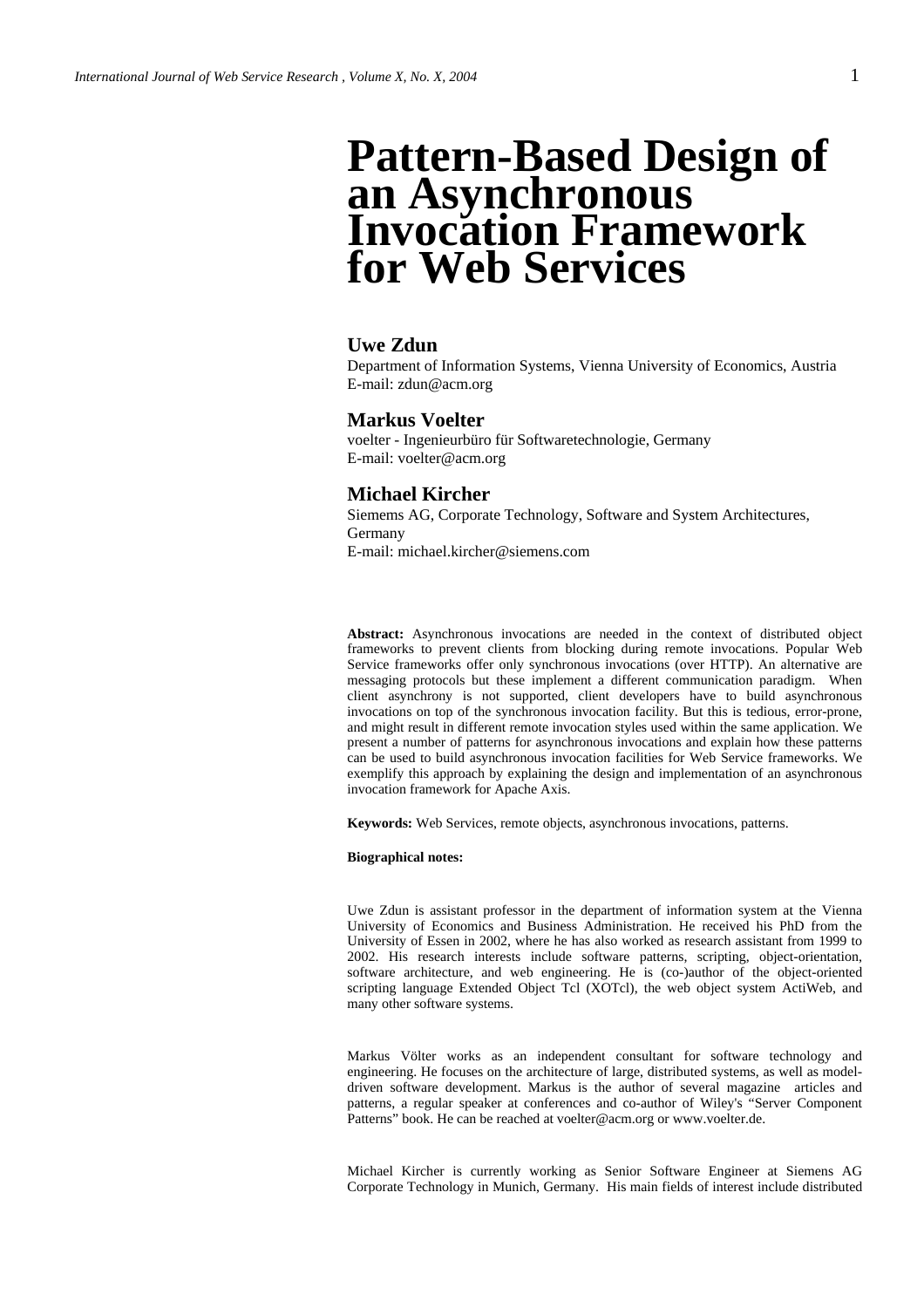object computing, software architectures, design patterns, Extreme Programming, and management of knowledge workers in innovative environments. During the last years he published at numerous conferences, like OOPSLA, EuroPLoP, PLoP, Middleware, XP, on topics such as patterns, open-source, software architectures for distributed systems, and extreme programming.

### **INTRODUCTION**

This paper discusses asynchronous invocations in the context of Web Services. Web Services provide a standardized means of service-based, language indepdendent and platform independent interoperation between different, distributed software applications. The use of Web Services on the World Wide Web is expanding rapidly as the need for application integration and interoperability grows [5].

Although there are many different kinds of distributed object frameworks that refer to the term Web Services, a Web Service can be described by a set of technical characteristics, including:

- The HTTP protocol family [9] is used as the basic communication protocol.
- Data, invocations, and results are transferred in XML encoded formats, such as SOAP [6] and WSDL [8].
- Remotely offered services are invoked with a simple, stateless request/response scheme, and thus Web Services are more often message-oriented than they are RPC-oriented.
- Many Web Service frameworks are not limited to HTTP as transport protocol.
- The services are often implemented with different back-end providers (for instance, a Java class, an EJB component, a legacy system, etc.) and a model for integration of these back-ends is provided by the Web Service framework.

Advantages of this approach to invoke remote objects [21], or other kinds of service implementations such as procedures, are that Web Services provide a means for interoperability in a heterogeneous environment. Basing the information exchange only on stateless message exchanges leads to a loose coupling of clients and servers. Web Services are also relatively easy to use and understand due to simple APIs, and XML content is human-readable. The goals of Web Services go beyond those of classical middleware frameworks, such as CORBA, DCOM, or RMI: they aim at standardized support for higher-level tasks such as service and process flow orchestration, enterprise application integration (EAI), and providing a "middleware for middleware" [20].

Current Web Service frameworks have some liabilities associated. In the spirit of the original design ideas of XML [7] (and XML-RPC [24] as the predecessor of today's standard Web Service message format SOAP), XML encoding was expected to enable simplicity and readability as a central advantage. However, today's XML-based formats used in Web Service frameworks, such as XML Namespaces, XML Schema, SOAP, and WSDL, are quite complex and thus not very easy to read and understand (by humans). In many cases, stateless communication as imposed by HTTP and SOAP causes some overheads because it may result in repeated transmission of the same data (for instance, for authentication or identifying the current session). Cai et al. provide detailed benchmarks comparing different encoding mechanism for Web Services [4]. This study leads to the following results: XML as a (string-based) transport format is bloated compared to more condensed (binary) transport formats. This results in larger messages, as well as a more extensive use of network bandwidth. This problem can be avoided by compressing XML data, but compression leads to an additional performance overhead. XML consists of strings for identifiers, attributes, and data elements. String parsing is more expensive in terms of processing power than parsing binary data.

Many Web Service frameworks, such as Apache Axis [3], only allow for synchronous invocations (for synchronous protocols such as HTTP). That is, the client process (or thread) blocks until the response arrives. For client application that have higher performance or scalability requirements, the sole use of blocking communication is usually a problem because latency and jitter makes invocations unpredictable. In such cases we require the client to handle the invocation asynchronously. That is, the client process should resume its work while the invocation is handled. Also, the intended loose coupling of Web Services is something that suggests asynchronous invocations. That is, a client should not depend on the response time of a Web Service. As most Web Service frameworks are not designed for asynchronous communication we need to provide the asynchronous behaviour on top of the synchronous invocation layer.

Note that there are various efforts to integrate messaging protocols in Web Services, such as the use of Java Messaging Service (JMS) in Axis and WSIF [2], JAXM, or Reliable HTTP (HTTPR) [13]. These protocols provide asynchrony on the protocol level, whereas the approach proposed in this paper provides asynchronous invocations at the invocation layer or on top of an existing distributed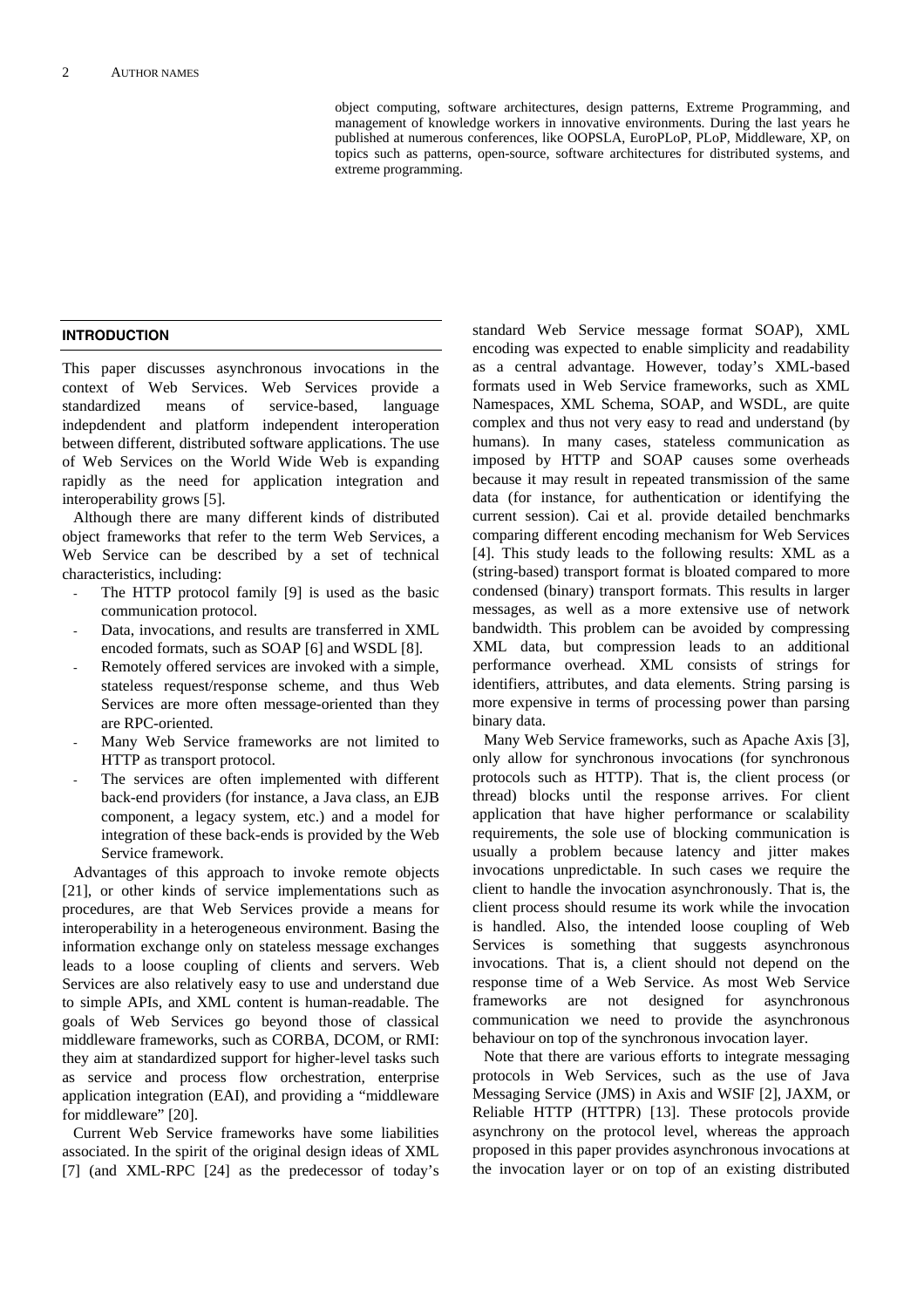object framework. The messaging approaches are more sophisticated than simple asynchronous invocations. For instance they support reliability of message transfers as well. But they use a different communication paradigm than synchronous protocols. Under high volume conditions, messaging might incur problems such as a bursty and unpredictable message flow. Messages can be produced far faster than they can be consumed, causing congestion. Such issues require the messages to be throttled by flow control. In this paper, we do not deal with messaging protocols, even tough it is possible to use a messaging protocol in the lower layers of our framework design. Yet the synchronous programming model would stay and clients cannot take advantage of concurrent execution – or, alternatively, client developers need to be aware of the asynchronous protocol and use a different invocation style for asynchronous invocations.

There are many different styles of asynchronous invocations. For instance, the client might not be interested in the invocation result, or it might be informed via a callback, or it might actively obtain the result when it has finished some subsequent tasks. Hard-coding different styles of asynchronous invocation into a client application by hand for each use is tedious and error-prone. Instead, the invocation model should be offered to the developer that supports all invocation variants with a simple and intuitive interface.

In this paper, we present patterns for implementing asynchronous invocations [22]. These are part of a larger pattern language for building distributed object frameworks [21,23]. To provide the context, we also describe the asynchrony and concurrency patterns from POSA2 [19] on which the implementations of these patterns rely. We apply the patterns to an asynchronous invocation framework for Apache Axis<sup>1</sup>. Using the patterns, different variants of synchronous and asynchronous invocations can be chosen to fulfill the specific client-side requirements for synchronous or asynchronous invocation in the Web Service context (here: on top of HTTP). The framework is designed to be easily adapted to other Web Service frameworks and/or other synchronous or asynchronous communication protocols.

The paper is structured as follows: First we give an overview of the goals of an asynchronous invocation framework in the context of Web Services. Next we introduce the aforementioned patterns from [22,21,23,19] briefly. Then we discuss the design of an asynchronous invocation framework for Apache Axis and compare its performance with synchronous invocations. Finally, we present some related work and conclude.

### **GOALS OF AN ASYNCHRONOUS INVOCATION FRAMEWORK IN THE CONTEXT OF WEB SERVICES**

There are a number of issues about Web Services because of the limitation to synchronous invocations only. To avoid the work-around of hard coding asynchronous invocations in the client code, we provide an object-oriented framework [14] that can be reused as an extension for existing Web Service frameworks. The framework design is based on a number of software design patterns. Before we explain these patterns in the next section, let us summarize the goals of our asynchronous invocation framework:

- *Better Performance of Client Applications:* Asynchronous invocations typically lead to better performance of client applications, as idle times waiting for a blocking invocation to return are avoided.
- *Simple and Flexible Invocation Model:* The invocation model must be simple to use by developers. Asynchronous invocations should not be more complicated to use than synchronous invocations. That is, the client developer should not have to deal with issues such as multi-threading, synchronization, or thread pooling. There are different kinds of invocations, including synchronous invocations and various ways to provide asynchronous invocations. All these kinds of invocation should be offered with an integrated invocation model that is easy to comprehend.
- *Support for multiple Web Services Implementations and Protocols:* The strength of Web Services is heterogeneity. Thus an asynchronous invocation framework should (potentially) work with different protocols (such as JMS or Secure HTTP) and implementations. An invocation framework that builds on top of an existing Web Service framework automatically integrates the different protocols provided by that Web Service framework.
- *Avoiding the Use of Messaging Protocols:* Messaging protocols such as JMS or HTTPR can provide asynchrony on the protocol level. But they use a different communication paradigm than synchronous invocations and may cause problems such as a bursty message flow or congestion of the message consumer. To provide for heterogeneity, Web Services should not depend on a special protocol such as JMS, but all required functionality should be provided for all supported protocols. For instance, if asynchrony is required and HTTP should be used, then asynchrony should be provided for HTTP natively.
- *Client as a Reactive Application:* Some clients are reactive applications, such as GUI applications or server applications that are clients to another servers. In such reactive clients a blocking invocation is not possible because that would mean to block the reactive event handling as well. A blocking server or GUI is usually not acceptable.

Asynchronous invocation support can be found in many distributed object frameworks. However, when designing an asynchronous invocation framework for a given synchronous Web Service infrastructure, we have to deal with the particularities of that infrastructure. In the case of Web Services this means in particular that we can rely on

 $\overline{a}$  $<sup>1</sup>$  The framework, described in this paper, can freely be</sup> downloaded from: http://saiws.sourceforge.net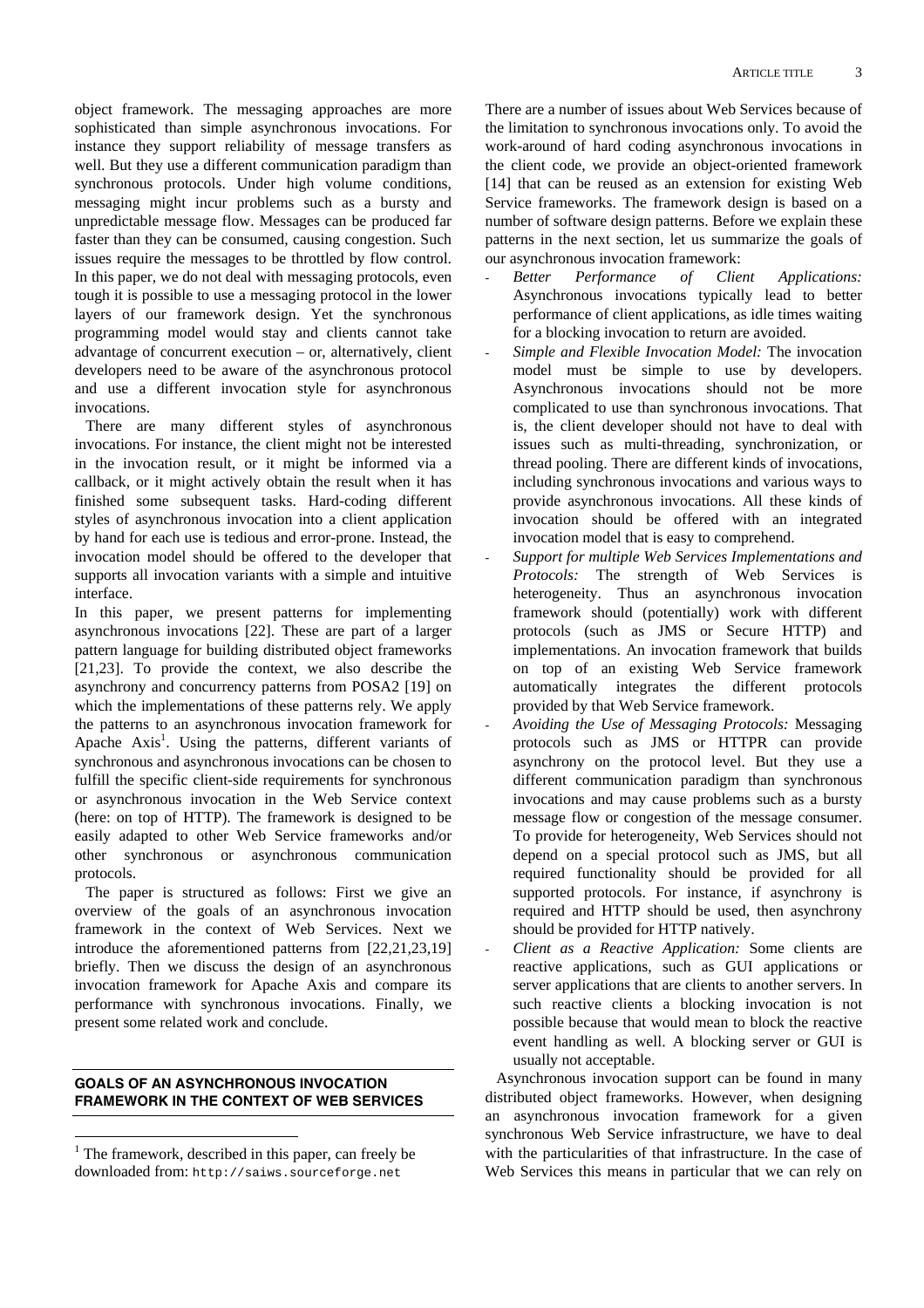the operation types defined by WSDL [8] (synchronous handling of In-Out, In-only, Out-only, and Out-In operations), as these are provided by most Web Service infrastructures. A framework design should not limit the heterogeneity of services, infrastructures, and protocols, as this is one of the main goals of the Web Services approach. As a minimum requirement, the HTTP protocol family should be supported with its typical properties such as stateless interaction. Web Service frameworks usually provide invocation handling with requesters [21] or client proxies [21] that are automatically generated from WSDL interface descriptions [21], as well as runtime construction of invocations. An asynchronous invocation framework should support both invocation schemes.

### **PATTERNS FOR ASYNCHRONOUS INVOCATIONS**

In this section, we present a number of patterns for asynchronous invocations. These patterns are part of a larger pattern language for distributed object communication (see [22,23,21]). We also present some patterns from [19] that are typically used for implementing asynchronous and concurrent systems.

A pattern<sup>2</sup> is a proven solution to a problem in a context, resolving a set of forces. Each pattern is a three-part rule, which expresses a relation between a certain context, a problem, and a solution [1]. A pattern language is a collection of patterns that solve the prevalent problems in a particular domain and context, and, as a language of patterns, it specifically focuses on the pattern relationships in this domain and context. As an element of language, a pattern is an instruction, which can be used, over and over again, to resolve the given system of forces, wherever the context makes it relevant [1].

### **Invocation Asynchrony Patterns**

There are four patterns that represent basic alternatives for implementing asynchronous invocations. All four patterns are alternatives to synchronous invocations. We use two other patterns from [23] to explain the asynchronous invocation patterns: REQUESTER and REMOTE OBJECT.

A REMOTE OBJECT is a distributed object (here: the Web Service), offered by a server application, that should be reached by the client remotely. Note that a REMOTE OBJECT describes the remote interface, not the actual implementation – thus the service implementation can well comprise a set of procedures or be a wrapper to a legacy system.

The pattern REQUESTER describes how to build up a remote invocation on client side and hand it over to the transport layer of the distributed object framework. Note that clients often do not access the REQUESTER implementation directly, but use a (generated) CLIENT PROXY instead. The CLIENT PROXY offers the interface of the

REMOTE OBJECT in the client process and uses the REQUESTER internally to build up the remote invocation.

The four patterns for asynchronous invocations are in particular:

- FIRE AND FORGET: In many situations, a client application needs to invoke an operation of a REMOTE OBJECT simply to notify the REMOTE OBJECT of an event. The client does not expect any return value. Reliability of the invocation is not critical, as it is just a notification that, for instance, might be resent in regular intervals. When invoked, the REQUESTER sends the invocation across the network, returning control to the caller immediately. The client does not get any acknowledgment from the REMOTE OBJECT receiving the invocation.
- SYNC WITH SERVER: FIRE AND FORGET is a useful but extreme solution in the sense that it can only be used if the client can really afford to take the risk of not noticing when a remote invocation does not reach the targeted REMOTE OBJECT. The other extreme is a synchronous invocation where a client is blocked until the remote operation has executed successfully and the response arrives back. Sometimes the middle of both extremes is needed. The client sends the invocation, as in FIRE AND FORGET, but waits for a reply from the server application informing it about the successful reception, and only the reception, of the invocation. After the reply is received by the REQUESTER, it returns control to the client and execution continues. The server application independently executes the invocation.
- POLL OBJECT: There are situations, when an application needs to invoke an operation asynchronously, but still requires to know the results of the invocation. The client does not necessarily need the results immediately to continue its execution, and it can decide for itself when to use the returned results. As a solution POLL OBJECTS receive the result of remote invocations on behalf of the client. The client subsequently uses the POLL OBJECT to query the result. It can either just query (poll), whether the result is available, or it can block on the POLL OBJECT until the result becomes available. As long as the result is not available on the POLL OBJECT, the client can continue asynchronously with other tasks. RESULT CALLBACK: The client needs to be actively informed about results of asynchronously invoked operations of a REMOTE OBJECT. That is, if the result becomes available to the REQUESTER, the client wants to be informed immediately to react on it. In the meantime the client executes concurrently. A callbackbased interface for remote invocations is provided within the client. Upon an invocation, the client passes a RESULT CALLBACK object to the REQUESTER. The invocation returns immediately after sending the invocation to the server. Once the result is available, the REQUESTER calls a predefined operation on the callback object, passing it the result of the invocation.

In [23] we present another pattern, MESSAGE QUEUE, that is often used together with the asynchronous invocation

<sup>&</sup>lt;sup>2</sup> We present pattern names in SMALLCAPS font.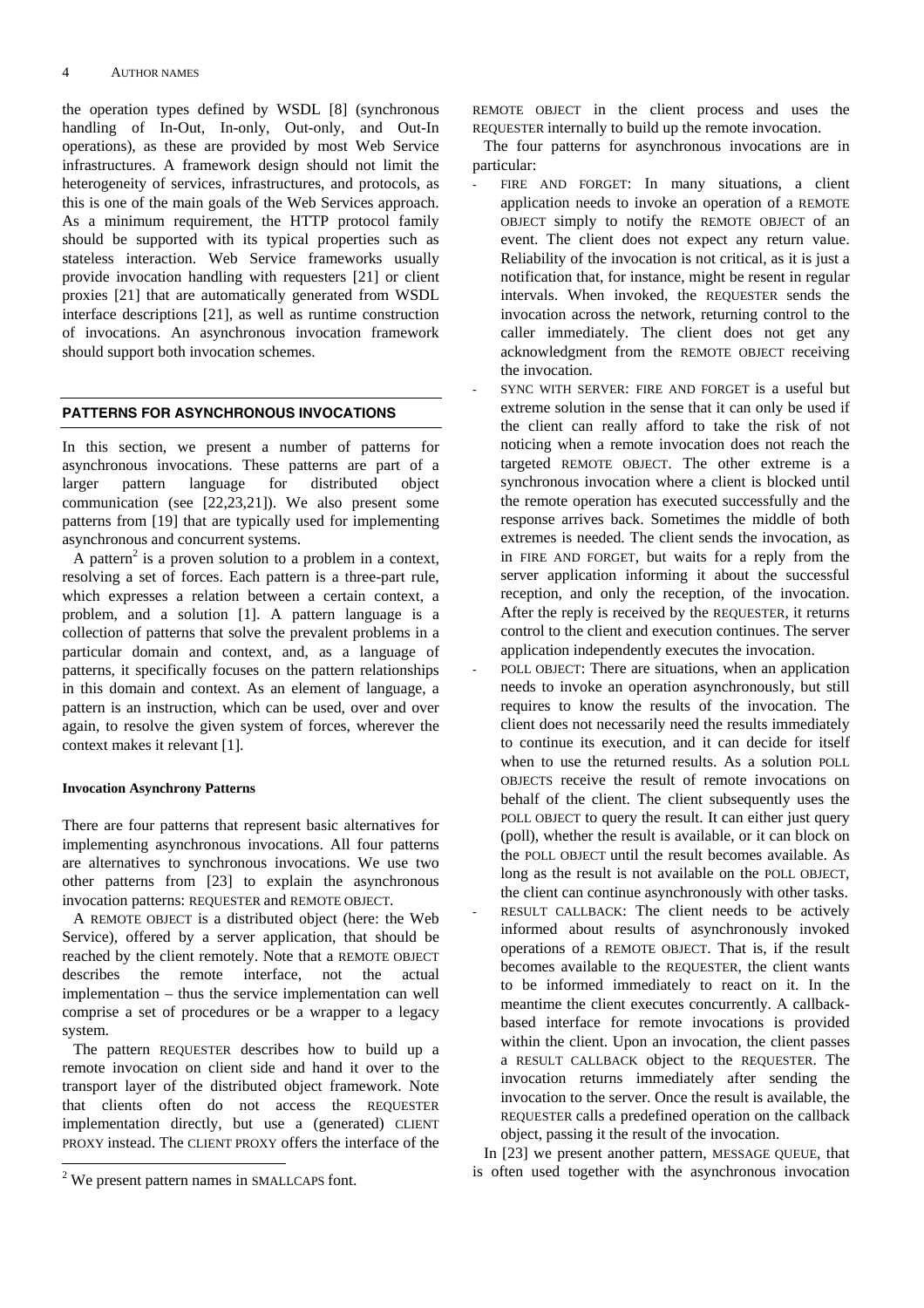alternatives, introduced above. A MESSAGE QUEUE deals with (temporal) problems of the networked environment, such as network latency, network unreliability, or server crashes. It can be added between the network and invocation layers, both on client and server side. When the client sends a request, it is not transmitted immediately, but first put into a MESSAGE QUEUE. The request is kept in this queue until it can be reliably transmitted to the server side, and an acknowledgement is received. When a new request arrives at the server side, it is added to a MESSAGE QUEUE as well, and an acknowledgement is sent back to the client. Either immediately, some time later, the server process consumes the message and invokes the REMOTE OBJECT. The result has to be transmitted back to the client. The reply is sent back using the same scheme. First, it is put into a MESSAGE QUEUE on server side, then it is transmitted and put into the client's MESSAGE QUEUE, and eventually it is consumed by the client process.

# <<Figure 1 to be inserted here>>

Invoking operations asynchronously, using one of the patterns FIRE AND FORGET, SYNC WITH SERVER, POLL OBJECT, or RESULT CALLBACK, allows to avoid blocking clients. However, using these patterns, the client has to care for dealing with problems of (temporal) unreliability of a networked environment. That is, if the server cannot be reached, the client needs to deal with the resulting REMOTING ERROR, for instance, by resending the invocation or raising an exception. MESSAGE QUEUES, in contrast, can be used to decouple and temporarily store multiple requests or replies handled either synchronously or with one of the patterns POLL OBJECT or RESULT CALLBACK.

MESSAGE QUEUE is the basic pattern for implementing messaging systems. Today's messaging systems and protocols, however, deal with multiple other issues than implemented by simple MESSAGE QUEUES, such as guranteed delivery, message channels, or message expirations. See [12] for patterns describing these aspects of messaging systems.

Figure 1 presents an overview of the invocation asynchrony patterns. Table 1 illustrates the alternatives for applying the patterns. It distinguishes whether there is a result sent to the client or not, and whether the client gets an acknowledgment or not. If there is a result sent to the client, it may be the client's burden to obtain the result or it is informed using a callback.

# <<Table 1 to be inserted here>>

### **Asynchrony and Concurrency Patterns**

There a number of other synchronization, asynchrony, and concurrency patterns, described in [19], that are important to be understood in order to implement the invocation asynchrony patterns, explained above. We describe those patterns briefly in this section.

When accessed asynchronously, a REMOTE OBJECT is very similar to an ACTIVE OBJECT [19]. An ACTIVE OBJECT

decouples method invocation from method execution. The same holds true for REMOTE OBJECTS that use one of the above presented patterns for asynchronous invocations. However, when REMOTE OBJECTS are invoked synchronously the invocation and execution of a method is not decoupled, even though they run in separate threads of control.

ACTIVE OBJECTS typically create *Future* objects that clients use to retrieve the result from the method execution. The implementation of such future objects can be used within a RESULT CALLBACK and POLL OBJECT.

In the case of a RESULT CALLBACK, an ASYNCHRONOUS COMPLETION TOKEN [19] can be used to allow clients to identify different results of asynchronous invocations to the same REMOTE OBJECT.

MONITOR OBJECT [19] is an alternative to ACTIVE OBJECT for synchronizing and scheduling concurrently invoked remote operations. A MONITOR OBJECT ensures that only one operation runs within an object at a time by queuing operation executions on a mutex – this is a key difference to ACTIVE OBJECT where requests are queued. It applies one lock per monitor object to synchronize access to all operations.

The pattern HALF-SYNC/HALF-ASYNC decouples asynchronous and synchronous processing by defining an asynchronous and a synchronous service processing layer. A queue between these layers maps asynchronous invocations to synchronous execution.

A HALF-SYNC/HALF-ASYNC architecture has a few drawbacks, in particular, the data passing overhead (for dynamic memory allocation, synchronization operations, etc.) and the latency are unnecessarily high. The pattern LEADER/FOLLOWERS [19] solves these problems. It also allocates a number of threads, however, it does not separate the architecture into a synchronous and an asynchronous layer. Instead the threads take turns being the leader. The leader receives an event, and handles it (or tries to handle it). Before event handling, the leader promotes one of the threads in the pool (the "followers") to become the new leader, which then receives events. After handling the event, the thread is put back into the pool.

HALF-SYNC/HALF-ASYNC and/or LEADER/FOLLOWERS can be used to manage network connections and threading efficiently. POOLING [19] can be used to thus minimize the initialization overhead of threads or connections. The threads of a thread pool can be managed by LEADER/FOLLOWERS.

### **DESIGN AND IMPLEMENTATION OF AN ASYNCHRONOUS INVOCATION FRAMEWORK FOR APACHE AXIS**

In this section, we explain a framework design implementing the invocation asynchrony patterns, explained in the previous section, in a generic and efficient way for a given Web Service implementations. We use the popular Apache Axis framework for our implementation in Java,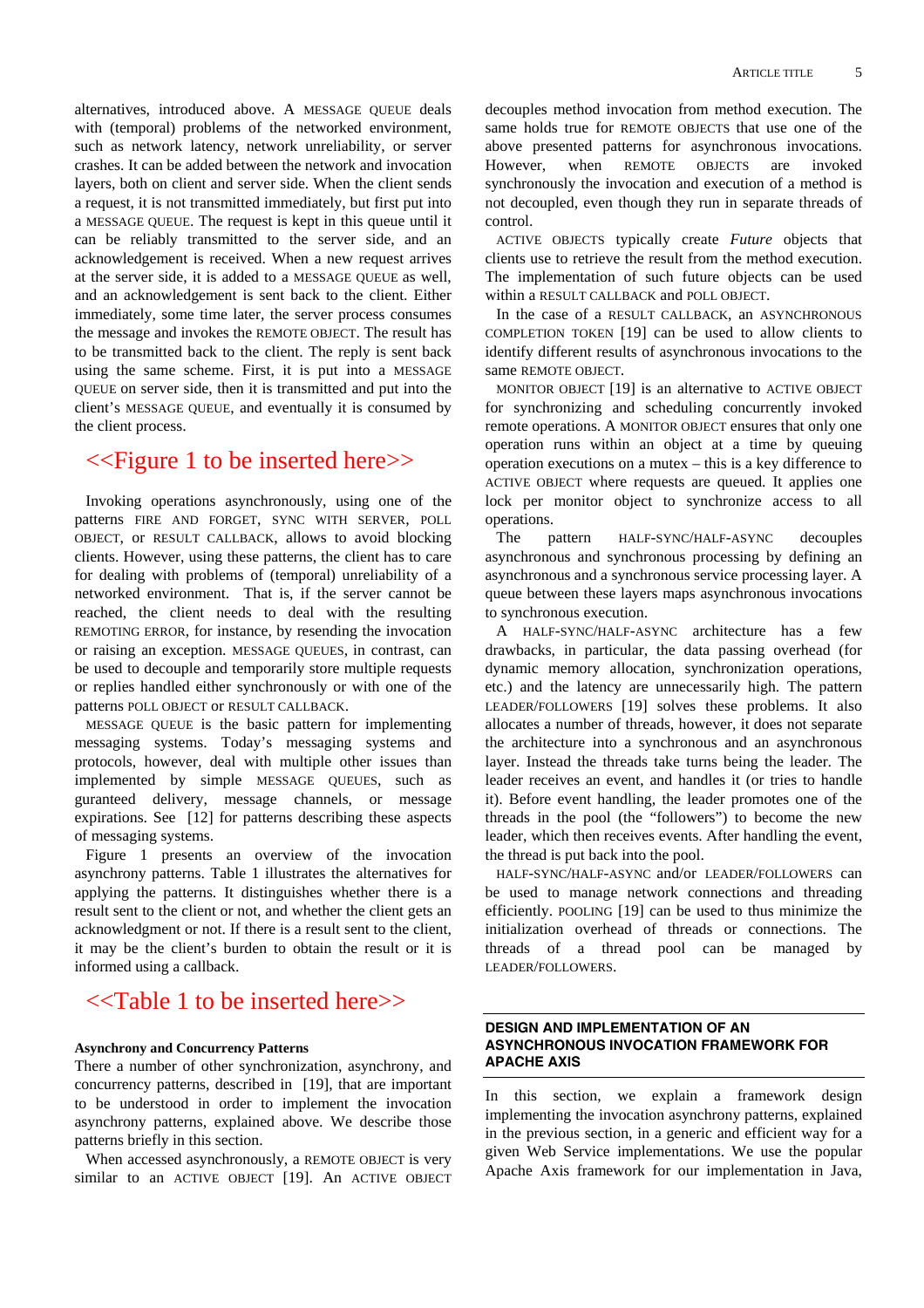though the general framework design can also be used with other Web Service implementations.

### **Requesters**

Our general design relies on the REQUESTER pattern [23]. A REQUESTER is provided as a local object within the client process that can construct invocations to arbitrary REMOTE OBJECTS in a generic way. A REQUESTER dynamically constructs an invocation and hides networking details. In most distributed object frameworks, CLIENT PROXIES [23] are provided as well: CLIENT PROXIES offer the REMOTE OBJECT'S interface. They are most often generated from an INTERFACE DESCRIPTION [23], such as WSDL in the case of Web Services. In our description, we first concentrate on a REQUESTER that builds up remote invocations at runtime. We also discuss how to use the CLIENT PROXIES that are automatically generated from WSDL (see below).

In our framework we provide two kinds of REQUESTERS, one for synchronous invocations and one for asynchronous invocations. Both use the same invocation scheme. The synchronous REQUESTER blocks the invocation until the response returns. Thus it is just a wrapper to the ordinary REQUESTER of the Axis framework, provided for convenience. A client can invoke a synchronous REQUESTER by instantiating it and waiting for the result:

```
SyncRequester sr = new SyncRequester(); 
String result = (String) 
   sr.invoke(endpointURL, operationName, 
             null, rt);
```
This REQUESTER simply instantiates a handler for dealing with the invocation, and after the response has arrived, it returns control to the client.

The asynchronous REQUESTER is used in a similar way. It offers invocation methods that implement the four client asynchrony patterns discussed in the previous section. For this goal a client invocation handler, corresponding to the kind of invocation, is instantiated in its own thread of control. The general structure of asynchronous invocations is quite similar to synchronous invocations. The only difference is that we pass an AsyncHandler and clientACT as arguments and do not wait for a result (AsyncHandler and client invocation handlers are described in the next sections in detail):

```
AsyncHandler ah = ...; 
Object clientACT = ...; 
AsyncRequester ar = new asyncRequester(); 
ar.invoke(ah, clientACT, endpointURL, 
           operationName, null, rt); 
// ... resume work
```
Note that the clientACT field is used here as a pure clientside implementation of an ASYNCHRONOUS COMPLETION TOKEN (ACT) [19]. The ACT pattern is used to let clients identify different results of asynchronous invocations. In contrast to the clientACT field, the ACT in the description in [19] is passed across the network to the server, and the server returns it to the client together with the result. We do not need to send the clientACT across the network here because in each thread of control we use synchronous invocations and use multi-threading to provide asynchronous behaviour. We thus can identify results by the invocation handler that has received it, or, more precisely, on basis of its socket connection. This handler stores the associated clientACT field.

### **Client Invocation Handlers**

In the case of a synchronous invocation, invocation dispatching and subsequent invocation handling do not need to be decoupled. This is because the invoking process (or thread) blocks until the invocation is completely handled. In contrast, asynchrony means that multiple invocations are handled in parallel, and the invoking thread can continue with its work while an invocation is handled. Therefore, invocation dispatching and invocation handling should be decoupled.

Synchronous and asynchronous invocation handling is performed by different kinds of invocation handlers. These, however, require the same information about the invocation, such as endpoint URL, operation name, an argument list, and a return type. Also constructing an invocation using a REQUESTER (in Axis this is done using the type Call) from these information is common for all different kinds of invocation handlers (see Figure 2).

## <<Figure 2 to be inserted here>>

The synchronous invocation handler mainly provides a method invoke that synchronously invokes the service constructed with constructCall. The invocation returns when the response arrives.

The asynchronous invocation handler AsyncInvocationHandler implements the Runnable interface. This interface indicates that the handler implements a variant of the COMMAND pattern [10] that can be invoked in the handler's thread of control using a method run. The class AsyncInvocationHandler associates a handler object to hand the result back to the client thread. It also contains a clientACT field that stores the ASYNCHRONOUS COMPLETION TOKEN supplied by the client. Usually, the field is used identify the invocation later in time, when the response has arrived.

The AsyncInvocationHandler decides on basis of the kind of handler object which asynchrony pattern should be used, RESULT CALLBACK, POLL OBJECT, or SYNC WITH SERVER (see below). The decision is done using Java's instanceof primitive.

Finally, FIRE AND FORGET is implemented in its own invocation handler class (see next Section).

### **Fire and Forget Invocations**

The FIRE AND FORGET pattern is not implemented in the class AsyncInvocationHandler (or as a subclass of it) due to a specialty of Web Services: the WSDL standard [8] that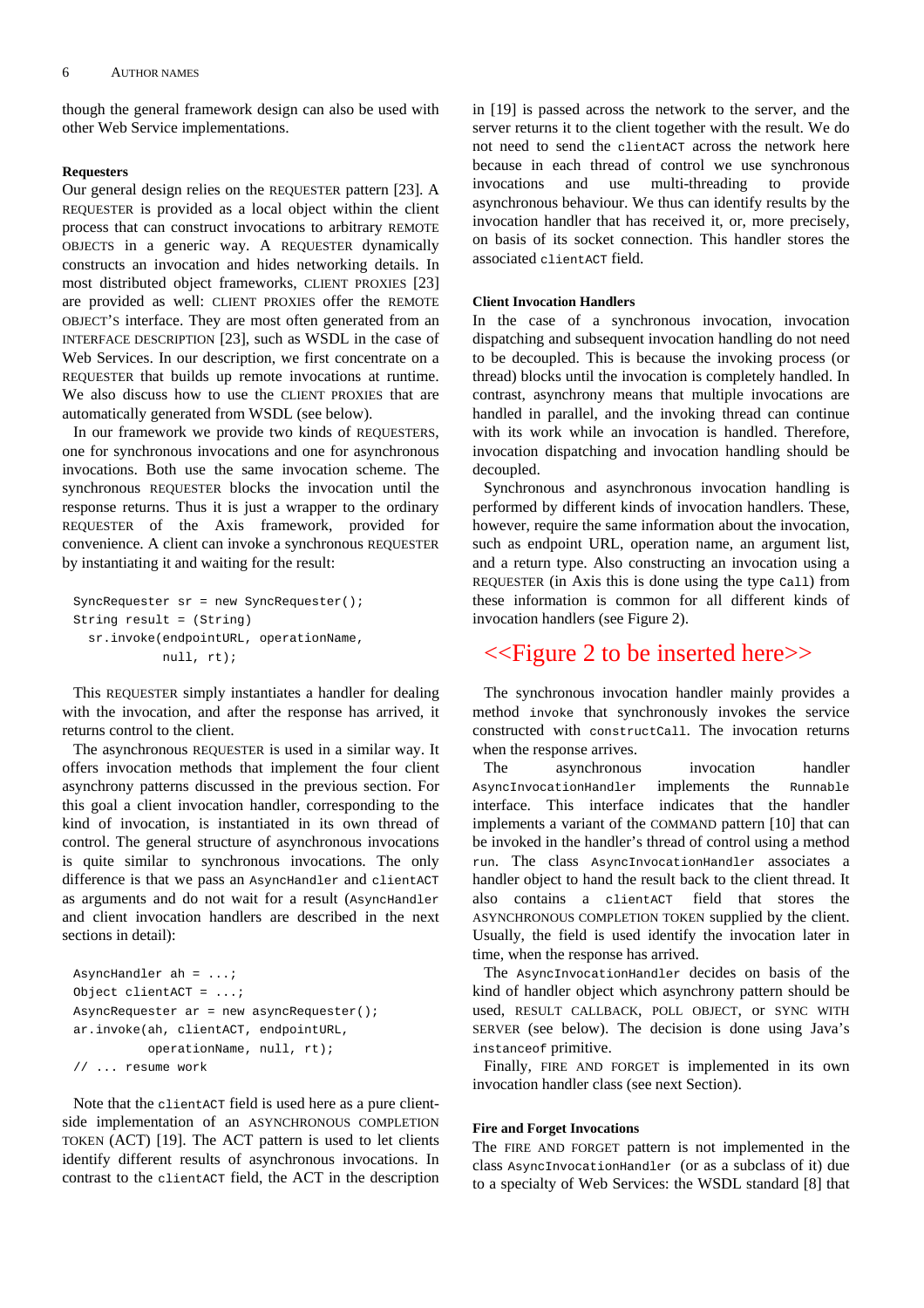is used for INTERFACE DESCRIPTION of Web Services supports so-called one-way operations. These are thus implemented by most Web Service frameworks that support WSDL. Therefore, we do not implement FIRE AND FORGET with the AsyncInvocationHandler class, but use the oneway invocations to support FIRE AND FORGET operations. All invocations dispatched by the AsyncInvocationHandler class are request-response invocations.

A FIRE AND FORGET invocation executes in its own thread of control. The FIRE AND FORGET invocation simply constructs the invocation using Axis' class Call, performs the invocation, and then the thread terminates.

A special invokeFireAndForget method of the AsyncRequester class is used for invoking FIRE AND FORGET operations:

AsyncRequester ar = new AsyncRequester(); ar.invokeFireAndForget(endpointURL, operationName, null, rt);

# <<Figure 3 to be inserted here>>

Figure 3 shows the dynamic invocation behaviour of a FIRE AND FORGET invocation.

### **Asynchrony Pattern Handlers**

To deal with the asynchrony patterns RESULT CALLBACK, POLL OBJECT, and SYNC WITH SERVER the client asynchrony handler types ResultCallback, PollObject, and SyncWithServer are provided. These are instantiated by the client and handed over to the REQUESTER, for instance, in the invoke method.

The asynchronous REQUESTER handles the invocation with an AsyncInvocationHandler. Each invocation handler runs in its own thread of control and deals with one invocation. A thread pool is used to improve performance and reduce resource consumption (see below). The client asynchrony handlers are sinks that are responsible for holding or handling the result for clients.

For an asynchronous invocation, the client simply has to instantiate the required client asynchrony handler. An client asynchrony handler is a class implementing one of the following interfaces: ResultCallback, PollObject, and SyncWithServer. The client provides the asynchrony handler to the REQUESTER'S operation invoke. This operation is defined as follows:

```
public void invoke(AsyncHandler handler, 
                     Object clientACT, 
                      String endpointURL, 
                      String operationName, 
                      Object[] arguments, 
                      QName returnType) 
   throws InterruptedException {...}
```
The parameter handler determines the responsible handler object and type. It can be of any subtype of AsyncHandler. clientACT is a user-defined identifier for the invocation. The client can use the clientACT parameter to correlate a specific result to an invocation. The four last parameters specify the service ID, operation name, and invocation data.

For instance, the client might invoke a POLL OBJECT by first instantiating a corresponding handler and then providing this handler to invoke. Subsequently, it polls the POLL OBJECT for the result and works on some other tasks until the result arrives:

```
AsyncRequester requester = new AsyncRequester();
PollObject p = (PollObject) 
                   new SimplePollObject(); 
requester.invoke(p, null, endpointURL, 
                   operationName, null, rt); 
while (!p.resultArrived()) { 
   // do some other task ... 
} 
System.out.println("Polled Result Arrived = " + 
                     p.getResult());
```
Note that the clientACT parameter is set to null in this example because we can use the object reference in  $\phi$  to obtain the correct POLL OBJECT.

The pre-defined client asynchrony handlers and interfaces are depicted in Figure 4.

# <<Figure 4 to be inserted here>>

The client asynchrony handlers that are informed of the results run in the invoking thread. To enable synchronization of the access from different threads (and clients) we apply the MONITOR OBJECT pattern [19], which is supported by Java's synchronized language construct. The operations of each client asynchrony handler are synchronized and the access is scheduled.

Figure 5 shows the dynamic invocation behaviour of a POLL OBJECT invocation. The dynamics of handling a RESULT CALLBACK are identical, with the exception that a RESULT CALLBACK asynchrony handler is passed to the REQUESTER, and the client does not poll it. A SYNC WITH SERVER uses the SYNC WITH SERVER asynchrony handler and does not obtain the result, but only an acknowledgment.

# <<Figure 5 to be inserted here>>

### **Queued Asynchrony Handlers**

MESSAGE QUEUES can be used at the transport level, for instance, for building a simple messaging system. As mentioned before, MESSAGE QUEUES can be used together with RESULT CALLBACK and POLL OBJECT for result queuing. To a certain extent, MESSAGE QUEUES can also be used in context of SYNC WITH SERVER for queuing the acknowledgments. However, MESSAGE QUEUES at the transport layer will not work for SYNC WITH SERVER, as long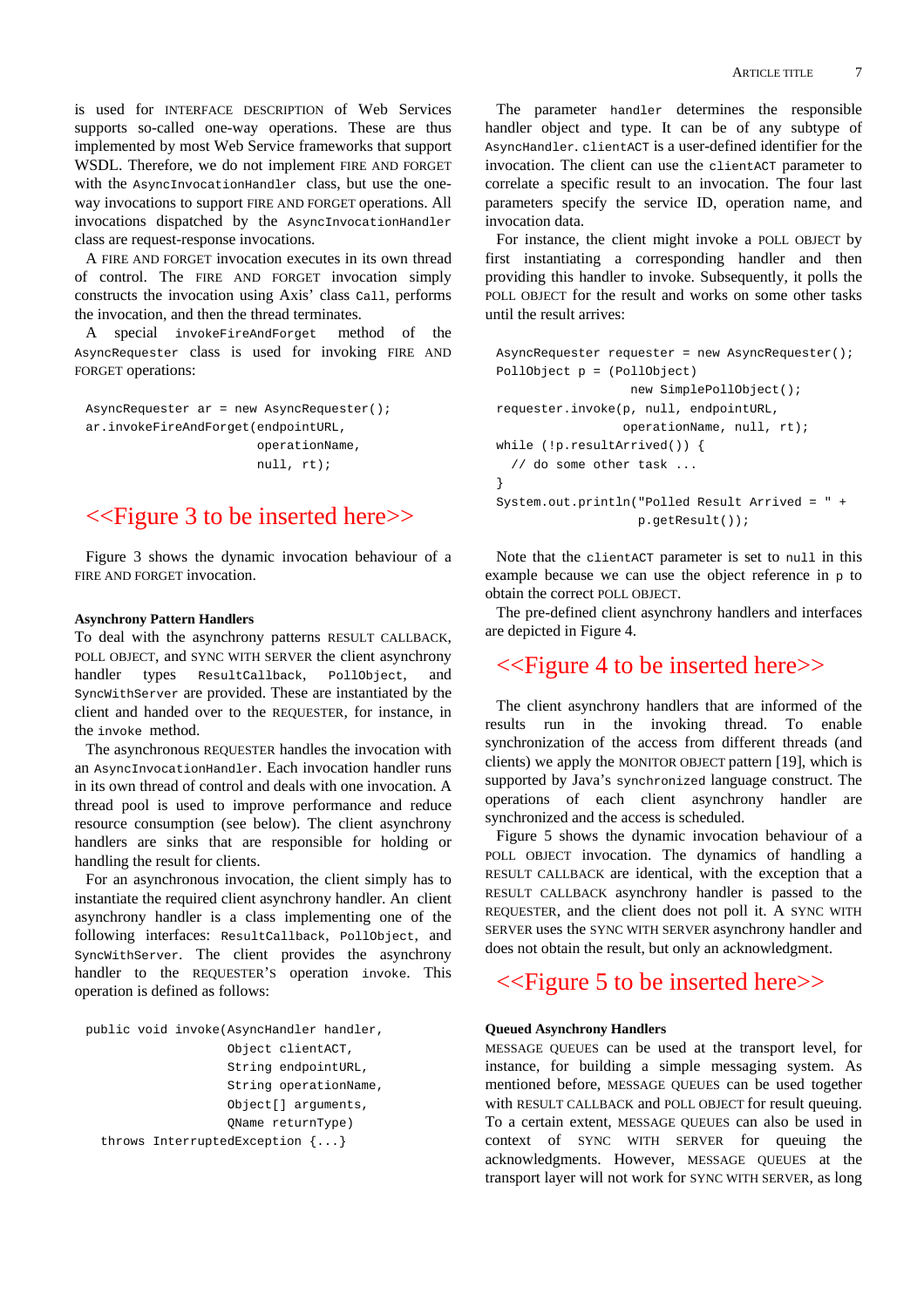as somebody between client and the transport layer, such as the REQUESTER, blocks until the acknowledgement is received. If MESSAGE QUEUES are not supported at the transport level, we can introduce queues at the invocation layer to support acknowledgment queuing for SYNC WITH SERVER or result queuing for RESULT CALLBACK or POLL OBJECT (as exemplified below).

Consider we want to use one instance to handle multiple responses. A simple implementation of such behaviour is an asynchrony handler that uses a queue for the arriving responses. Such queuing handlers with FIFO (first-in, firstout) behaviour are pre-defined in our framework for RESULT CALLBACK, POLL OBJECT, and SYNC WITH SERVER. In the SYNC WITH SERVER variant the acknowledgements are stored in the queue, otherwise the results. Figure 4 already depicts these queuing variants.

In the queuing variant the client cannot use the handler object reference to identify the invocation that belongs to the result. Thus generally the clientACT field should be used to identify the invocation that belongs to an asynchrony handler. The clientACT field is also important for clients, if they need to customize the handler objects. For instance, if a RESULT CALLBACK should forward the callback to an operation of the client object, a reference to the client object is needed. This reference can be passed as part of a clientACT structure, which is then used by the custom asynchrony handler to dispatch the callback to the client.

As a second example, consider a developer defines a RESULT CALLBACK class as an extension of the existing RESULT CALLBACK type ResultCallbackQueue:

```
class DateClientQueue 
   extends ResultCallbackQueue {...}
```
Then the client can use this custom type to handle invocations. When we use a queue handler type, we usually want to handle more than one result with the same handler: thus we instantiate a number of invocations in different threads of control:

```
AsyncRequester ar = new AsyncRequester(); 
DateClientQueue results = 
   new DateClientQueue(10); 
for (int i = 0; i < 10; i++) {
  String id = "callback" + i; ar.invoke(results, id, endpointURL, 
             operationName, null, rt); 
}
```
In this example the ten invocations are all reported to one and the same queuing RESULT CALLBACK object. This object can either handle the result on its own (for instance if the client is just a main method) or forward the callback to the client object that has invoked it. Of course, if the client is an object that implements the ResultCallback interface it can also be itself handed over as a RESULT CALLBACK object.

### **Using WSDL Generated Asynchronous Client Proxies**

WSDL [8] is used as a standard INTERFACE DESCRIPTION [23] language in the context of Web Services. The main goal of using WSDL is to provide a language to interchange information about Web Services and transfer these to clients.

Axis provides two models of invocation:

- The call interface provided by Axis can be used to construct an invocation at runtime. This REQUESTER interface is used by the constructCall operation mentioned earlier.
- When using WSDL, Axis generates a CLIENT PROXY class that internally constructs the invocation using the Call interface. Thus, when this CLIENT PROXY is provided by the client, the asynchronous invocation framework can directly use the CLIENT PROXY and does not need to invoke the constructCall operation.

### **PERFORMANCE CONSIDERATIONS**

The asynchronous invocation framework provides a better client performance than synchronous invocations regarding the invocation times because the client can resume its work after dispatching an invocation. Yet, compared to synchronous invocation dispatching, multi-threaded invocations also incur an invocation overhead due to instantiating the threads. This overhead can be minimized with thread pooling (which is discussed first in this Section). Next, we compare the performance of asynchronous invocations to synchronous invocations in our framework.

#### **Thread Pooling**

To optimize resource allocation for threading, the threads can be shared in a pool using the POOLING pattern [15]. This optimization can be combined both with a HALF-SYNC/HALF-ASYNC [19] or a LEADER/FOLLOWERS [19] concurrency architecture. As explained above, LEADER/FOLLOWERS is used for sharing a resource between several threads.

Clients can acquire the resources from the pool, and release them back into the pool, when they are no longer needed. To increase efficiency, the pool eagerly acquires a pre-defined number of resources after creation. If the demand exceeds the available resources in the pool, it lazily acquires more resources. Pooling thus reduces the overhead of instantiating and destroying threads.

We use a generic thread pool with thread pool workers that require the client to provide COMMANDS [10] of the type Runnable (see discussion above). The thread pool acquires a pre-defined number of thread pool workers in its idle workers list. Whenever a thread pool worker is required, it is obtained from the pre-instantiated worker pool, if possible. If there is no worker idle, the thread pool lazily instantiates more workers. After the work is done, the (predefined) workers are put back into the pool.

The asynchronous invocation handlers implement the Runnable interface and can thus be used with the thread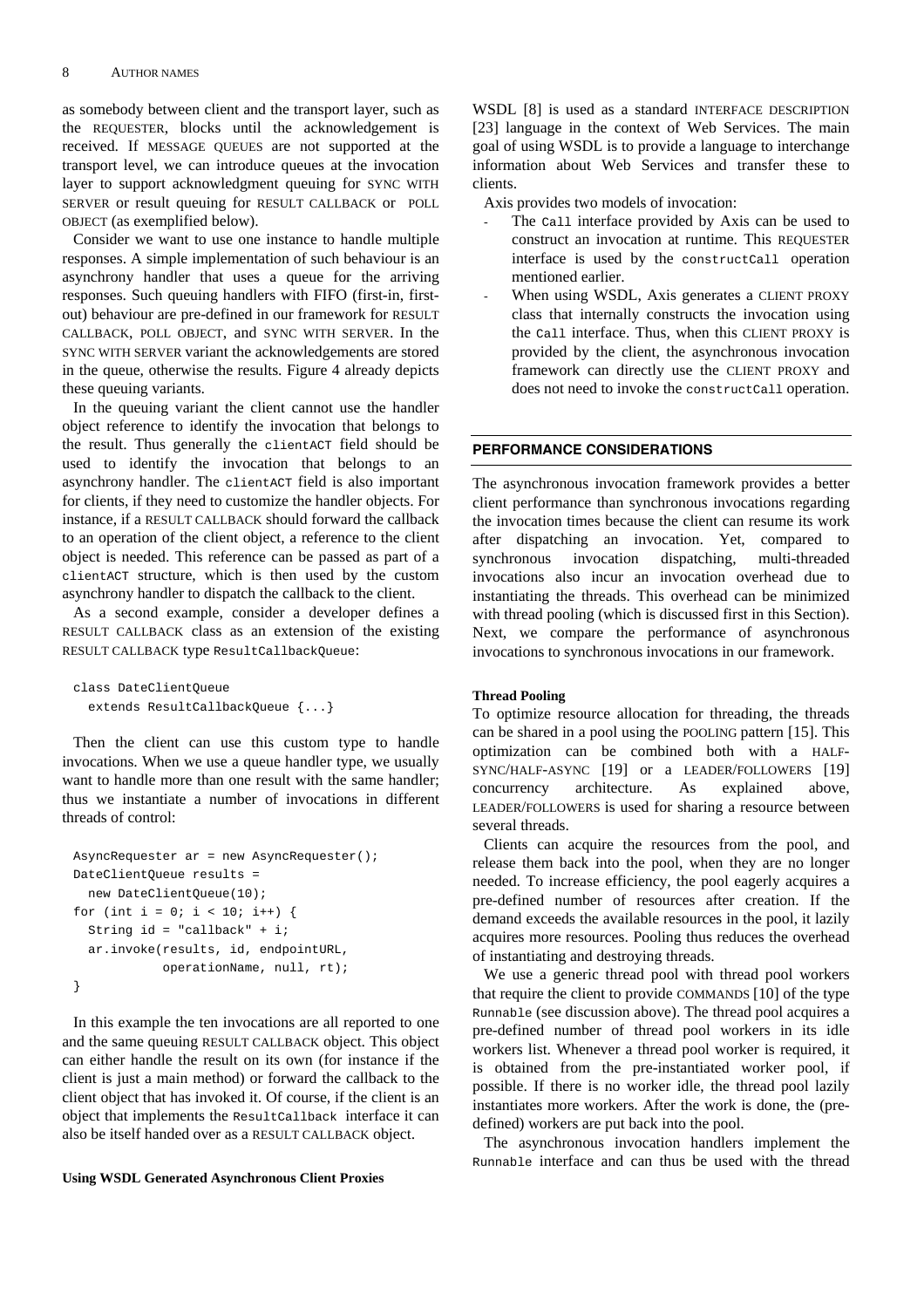pool. Thus each invocation handler runs in its own thread of control and is automatically pooled.

Figure 6 shows the thread pool design.

## <<Figure 6 to be inserted here>>

### **Performance Comparison**

For a performance comparison we have used a simple Web Service that just returns the current date as a string. For each variant we have tested 1, 3, 10, and 20 invocation in a row. The thread pool had a size of 10 pre-initialized workers. All results are measured in milliseconds. We have used the Sun JDK 1.4, Jakarta Tomcat 4.1.18, Xerces 2.3.0, and Axis 1.0. All measurements were performed on an Intel P4, 2.53 GHz, 1 GB RAM running Red Hat Linux. We have measured all performance tests 10 times and used the best results (the average results were quite close to the best results and therefore we omit them here).

The results are summarized in Table 2.

# <<Table 2 to be inserted here>>

For synchronous invocations we have simply measured the time that all invocations took. We can see that the invocation times increase as the number of invocations increases.

For FIRE AND FORGET and SYNC WITH SERVER we have measured the time until the requests were sent. We can see that the times are much shorter than the synchronous invocations, as expected. Only the 20 invocations case is 2- 3ms slower than it could be expected when a linear progression would be assumed. This overhead is approximately the time needed to instantiate 10 thread pool workers.

For POLL OBJECT and RESULT CALLBACK we have measured the times until the invocations are dispatched and the invoking thread can resume its work. These numbers are more or less equal to the times of FIRE AND FORGET and SYNC WITH SERVER. Also we have measured the times until the last response has arrived. We can see that these numbers are similar to the synchronous invocation times, yet there is a slight overhead.

### **RELATED WORK AND OTHER KNOWN USES OF THE PATTERNS**

In this section we summarize some known uses of the asynchrony patterns as related work.

There are various messaging protocols that are used to provide asynchrony for Web Services on the protocol level, including JAXM, JMS, and Reliable HTTP (HTTPR) [13]. In contrast to our approach these messaging protocols do not provide a protocol-independent interface to client-side asynchrony and require developers to use the messaging communication paradigm. Yet these protocols provide a reliable transfer of messages, something that our approach does not deal with. Messaging protocols can be used in the lower layers of our framework.

The Web Services Invocation Framework (WSIF) [2] is a simple Java API for invoking Web Services with different protocols and frameworks, similar to the internal invocation API of Axis. It provides an abstraction to circumvent the differences in protocols used for communications, similar to our invocation framework. However, it does deal with asynchrony using messaging protocols (HTTPR, JMS, IBM MQSeries Messaging, MS Messaging). The approach presented in this paper can potentially be used on top of with WSIF – only implementing a few ADAPTERS  $[10]$  is necessary.

A similar situation can be found in the Mind Electric's GLUE [17], another popular Java implementation of Web Services, that supports HTTP, HTTP over SSL, and JMS as transport protocols. JMS has to be used to support client asynchrony.

For a long time CORBA [11] supported only synchronous communication and unreliable one-ways operations, which were not really an alternative due to the lack of reliability and potential blocking behaviour. Since the CORBA Messaging specification appeared, CORBA supports reliable one-ways. With various policies the one-ways can be made more reliable so that the patterns FIRE AND FORGET as well as SYNC WITH SERVER, offering more reliability, are supported. The RESULT CALLBACK and POLL OBJECT patterns are supported by the Asynchronous Method Invocations (AMI) with their callback and polling model, also defined in the CORBA Messaging specification.

.NET [16] provides an API for asynchronous remote communication. Similar to our approach, client asynchrony does not affect the server side. All the asynchrony is handled by executing code in a separate thread on the client side. POLL OBJECTS are supported by the IAsyncResult interface. One can either ask whether the result is already available or block on the POLL OBJECT. RESULT CALLBACKS are also implemented with this interface. An invocation has to provide a reference to a callback operation. .NET uses one-way operations to implement FIRE AND FORGET. SYNC WITH SERVER is not provided out-of-box, but it can be implemented with a similar approach as used in this paper.

Actiweb [18] is a web object system implemented in Tcl. It provides sink objects for all kinds of blocking and nonblocking communication. A client can register a callback for the sink to implement RESULT CALLBACKS, block on the sink, or use the sink as a POLL OBJECT. FIRE AND FORGET can be implemented by using sinks with an empty RESULT CALLBACK. Similarly, SYNC WITH SERVER can be implemented by a RESULT CALLBACK that raises an error if a timeout exceeds and does nothing if the server responds correctly.

### **CONCLUSION**

In this paper we have provided a pure client side approach to provide asynchronous invocations for Web Services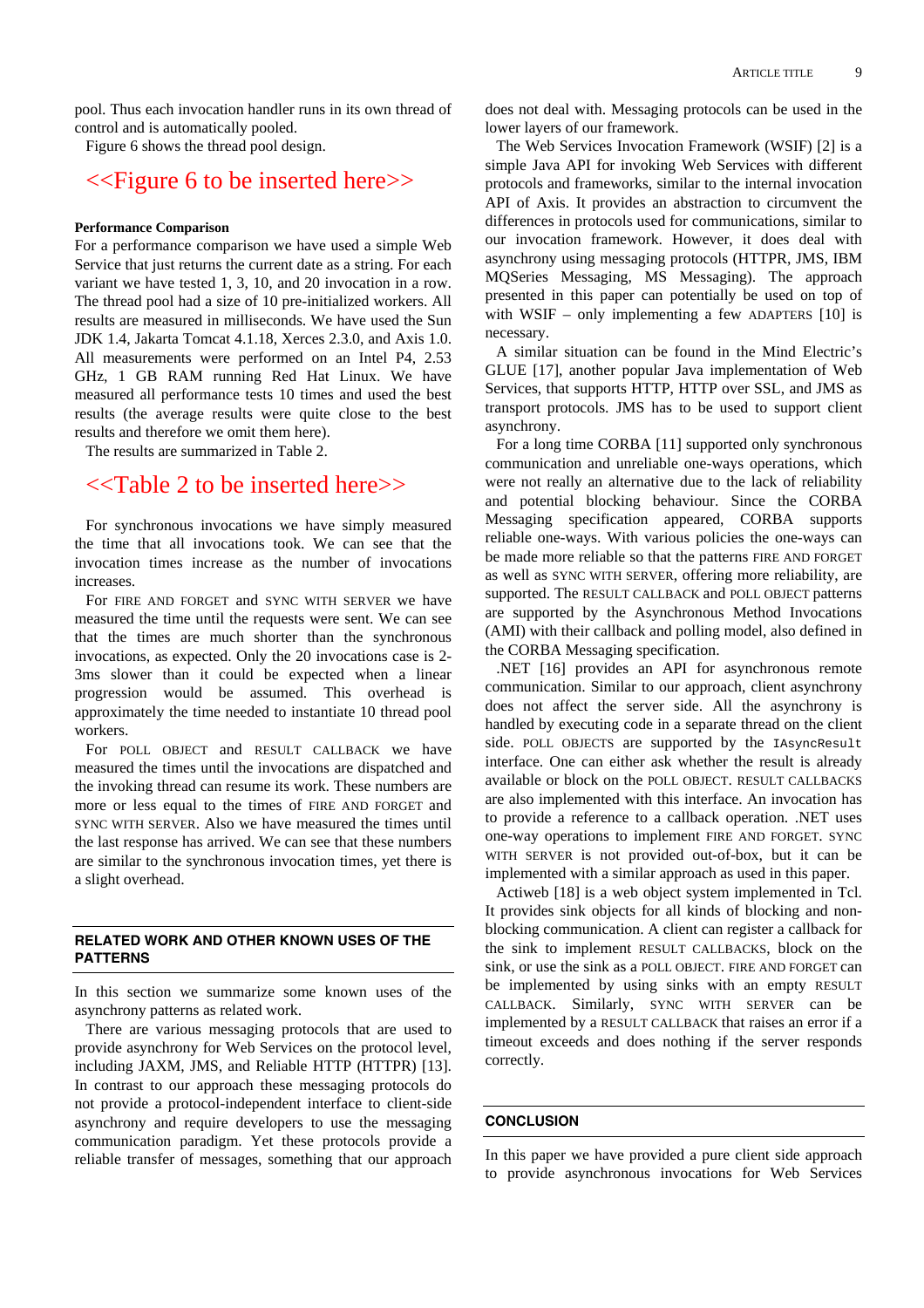without necessarily using asynchronous messaging protocols. The framework was designed from a set of patterns of a larger pattern language for distributed object frameworks. The functionalities as well as the performance measurements indicate that the goals of the framework, as introduced at the beginning of this paper, were reached; in particular:

- A client can significantly faster resume with its work. That is, the client does not depend on the dispatching and processing time of the remote invocation.
- The invocation framework is very simple and can flexibly be extended with custom handlers.
- Other communication protocols than HTTP and backends of Web Services (so-called "service providers"), supported by Axis, can be used with our framework. The framework design does not rely on Axis though. By writing ADAPTERS for our framework, other Web Service frameworks can be used with our framework as well.
- If the client is a reactive server applications, a remote invocation does not block it.

As a drawback, an asynchrony framework on top of a synchronous invocation framework always incurs some overhead in terms of the overall performance of the client application. We have quantified this overhead in the performance measurement section. As we have provided a pure client side implementation, functionalities that rely on server framework support, such as synchronous acknowledgments for SYNC WITH SERVER can only be realized at the application layer; that is, with support in the REMOTE OBJECT implementation. Further functionalities of messaging protocols, such as guaranteed delivery, message channels, or message expirations, are not supported. But as messaging protocols can be used internally this is not a severe drawback.

### **REFERENCES**

- 1 C. Alexander (1979) *The Timeless Way of Buildin*g. Oxford Univ. Press.
- 2 Apache Software Foundation (2002) *Web services invocation framework (WSIF)*. http://ws.apache.org/wsif/
- 3 Apache Software Foundation (2003) *Apache Axis*. http://ws.apache.org/axis/
- 4 M. Cai, S. Ghandeharizadeh, R. Schmidt, S. Song (2002) *A Comparison of Alternative Encoding Mechanisms for Web Services*. In Proceedings of the 13th International Conference on Database and Expert Systems Applications (DEXA), Aix en Provence, France.
- 5 D. Booth, H. Haas, F. McCabe, E. Newcomer, M. Champion, C. Ferris, D. Orchard (2003) *Web Services Architecture*, W3C Working Draft 8 August 2003, http://www.w3.org/TR/2003/WD-ws-arch-20030808/
- 6 D. Box, D. Ehnebuske, G. Kakivaya, A. Layman, N. Mendelsohn, H. F. Nielsen, S. Thatte, and D. Winer (2000) *Simple object access protocol (SOAP) 1.1.* http://www.w3.org/TR/SOAP/
- 7 T. Bray, J. Paoli, and C. Sperberg-McQueen (1998) *Extensible markup language (XML) 1.0.* http://www.w3.org/TR/1998/REC-xml-19980210
- 8 E. Christensen, F. Curbera, G. Meredith, and S. Weerawarana (2001) *Web services description language (WSDL) 1.1*. http://www.w3.org/TR/wsdl
- 9 R. Fielding, J. Gettys, J. Mogul, H. Frysyk, L. Masinter, P. Leach, and T. Berners-Lee (1999) *Hypertext transfer protocol – HTTP/1.1*. RFC 2616
- 10 E. Gamma, R. Helm, R. Johnson, and J. Vlissides (1994) *Design Patterns: Elements of Reusable Object-Oriented Software*. Addison-Wesley.
- 11 Object Management Group (2000) *Common request broker architecture (CORBA).* http://www.omg.org/corba
- 12 G. Hohpe, B. Woolf (2003) *Enterprise Integration Patterns*, Addison-Wesley.<br>13 IBM developer
- developerWorks (2002) *HTTPR specification*. http://www-106.ibm.com/developerworks/webservices/library/wshttprspec/
- 14 R. E. Johnson and B. Foote (1988) *Designing reusable classes*. Journal of Object-Oriented Programming, Vol. 1, No. 2, pp. 22–35.
- 15 M. Kircher and P. Jain (2004). *Pattern-Oriented Software Architecture-Patterns for Resource Management,* To be published by *J. Wiley and Sons.*
- 16 Microsoft (2003) *.NET framework*. http:///msdn.microsoft.com//netframework
- 17 The Mind Electric (2003). GLUE. http://www.themindelectric.com/glue/
- 18 G. Neumann and U. Zdun. (2001) *Distributed web application development with active web objects.* In Proceedings of The 2nd International Conference on Internet Computing (IC'2001), Las Vegas, Nevada, USA.
- 19 D. C. Schmidt, M. Stal, H. Rohnert, and F. Buschmann (2000) *Patterns for Concurrent and Distributed Objects. Pattern-Oriented Software Architecture.* J. Wiley and Sons Ltd.
- 20 S. Vinoski (2003) *IEEE Internet Computing. Toward Integration Column: Integration With Web Services.* Nov-Dec 2003.
- 21 M. Voelter, M. Kircher, and U. Zdun (2002) *Object-oriented remoting: A pattern language.* In Proceedings of The First Nordic Conference on Pattern Languages of Programs (VikingPLoP 2002), Denmark.
- 22 M. Voelter, M. Kircher, and U. Zdun (2003) *Patterns for asynchronous invocations in distributed object frameworks.* In Proceedings of EuroPlop 2003, Irsee, Germany.
- 23 M. Voelter, M. Kircher, and U. Zdun (2004) *Remoting Patterns*. To be published by J. Wiley and Sons Ltd. in Wiley's pattern series in 2004.
- 24 D. Winer (1999) *XML-RPC specification.* http://www.xmlrpc.com/spec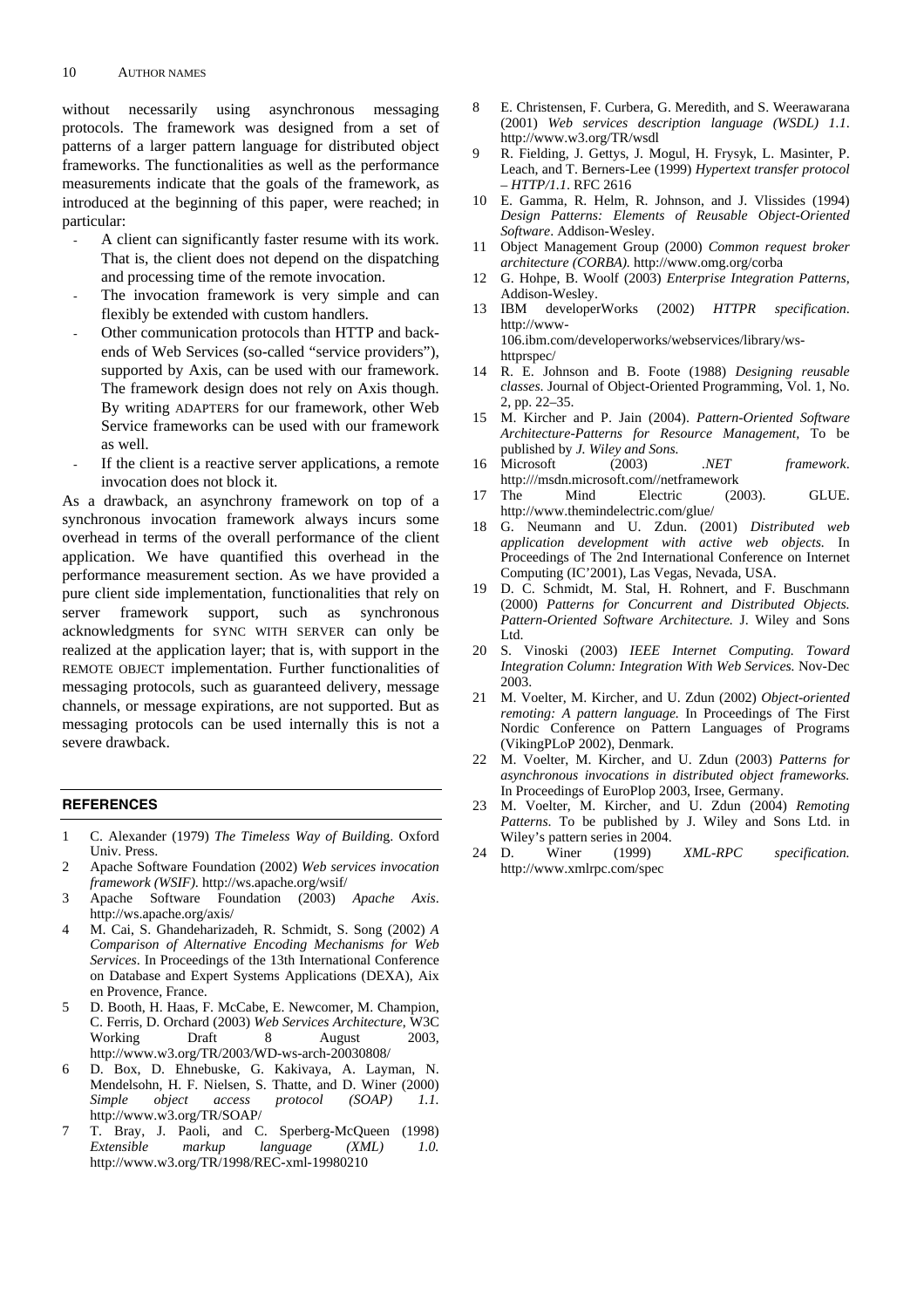### **TABLES**

| Pattern name            | Acknowledgement to client | Result to client | Responsibility for result                                                                                                                                                                     |
|-------------------------|---------------------------|------------------|-----------------------------------------------------------------------------------------------------------------------------------------------------------------------------------------------|
| FIRE AND FORGET         | no                        | no               | -                                                                                                                                                                                             |
| <b>SYNC WITH SERVER</b> | yes                       | no               | $\overline{\phantom{a}}$                                                                                                                                                                      |
| POLL OBJECT             | yes                       | yes              | The client is responsible for getting<br>the result.                                                                                                                                          |
| <b>RESULT CALLBACK</b>  | yes                       | yes              | The client is informed via callback.                                                                                                                                                          |
| <b>MESSAGE QUEUE</b>    | yes                       | yes              | The server actively sends back the result.<br>The client can receive it synchronously<br>(by blocking on a message queue) or<br>asynchronously using one of the<br>other asynchrony patterns. |

Table 1: Summary of the Invocation Asynchrony Patterns

| Performance Test | <b>Synchronous</b> | FIRE AND FORGET | <b>SYNC WITH SERVER</b> | POLL OBJECT                 | <b>RESULT CALLBACK</b>     |
|------------------|--------------------|-----------------|-------------------------|-----------------------------|----------------------------|
| 1 invocation     | 30 <sub>ms</sub>   | 1ms             | 1 <sub>ms</sub>         | $1 \text{ms}/39 \text{ms}$  | $1 \text{ms}/42 \text{ms}$ |
| 3 invocation     | 68ms               | 2ms             | 2ms                     | 2ms/89ms                    | 2ms/69ms                   |
| 10 invocation    | 204ms              | 2ms             | 2ms                     | 2ms/265ms                   | 2ms/189ms                  |
| 20 invocation    | 378 <sub>ms</sub>  | 5 <sub>ms</sub> | 4 <sub>ms</sub>         | $5 \text{ms}/409 \text{ms}$ | 4ms/368ms                  |

Table 2. Performance Comparison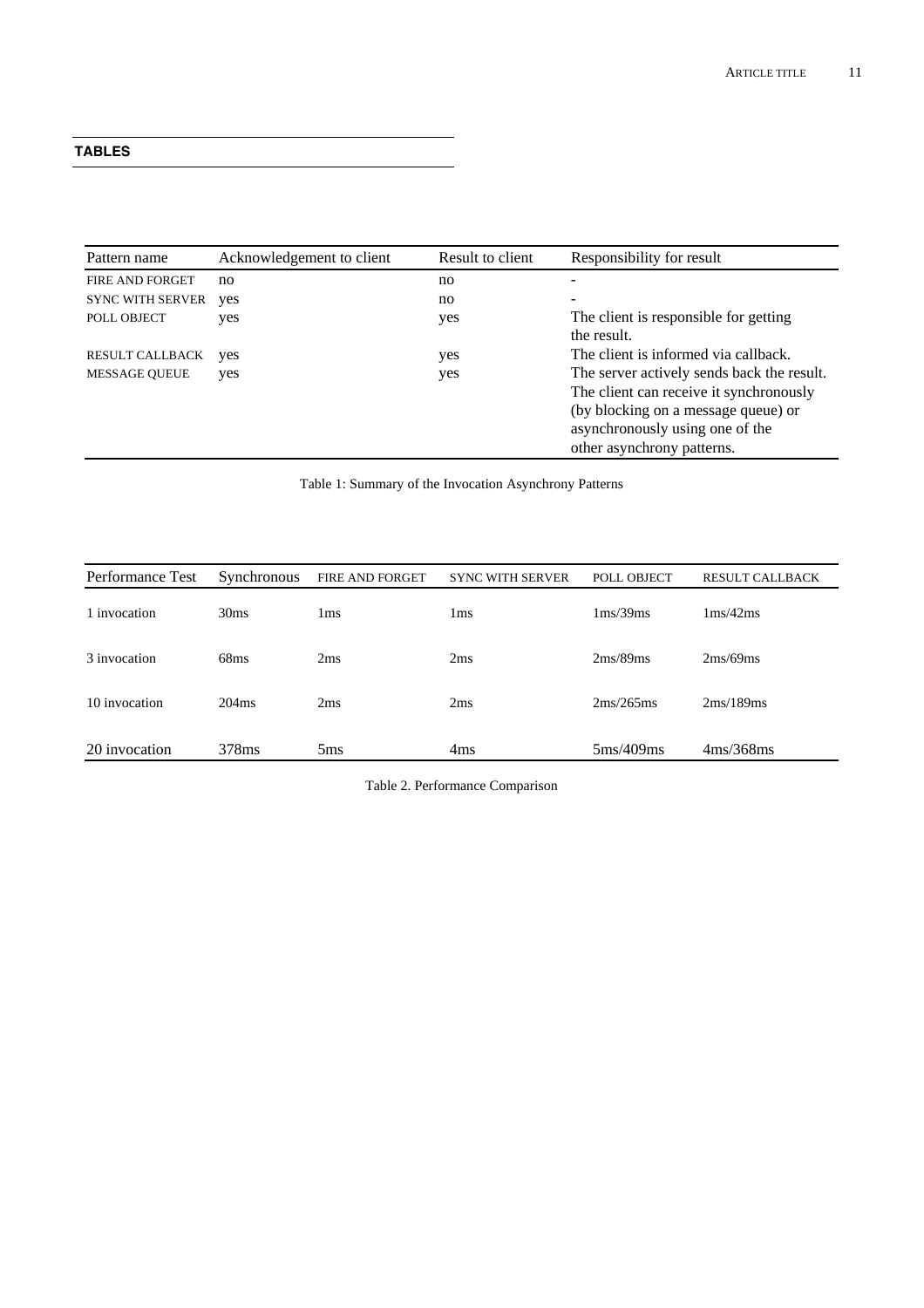**FIGURES** 



Figure 1: Overview Invocation Asynchrony Patterns



Figure 2: Invocation Handlers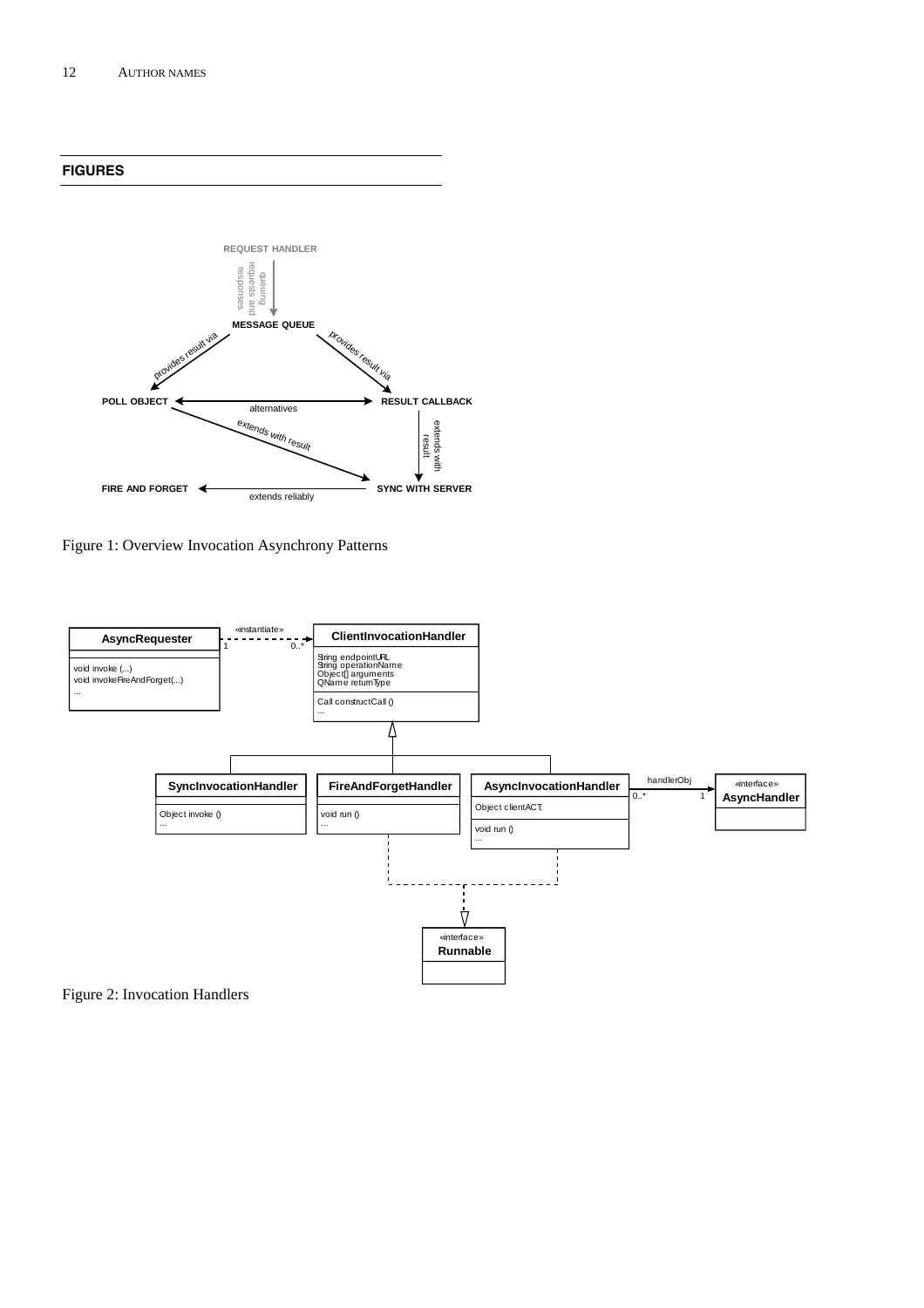

Figure 3: Fire And Forget Dynamics



Figure 4. Handlers for Obtaining Asynchronous Results